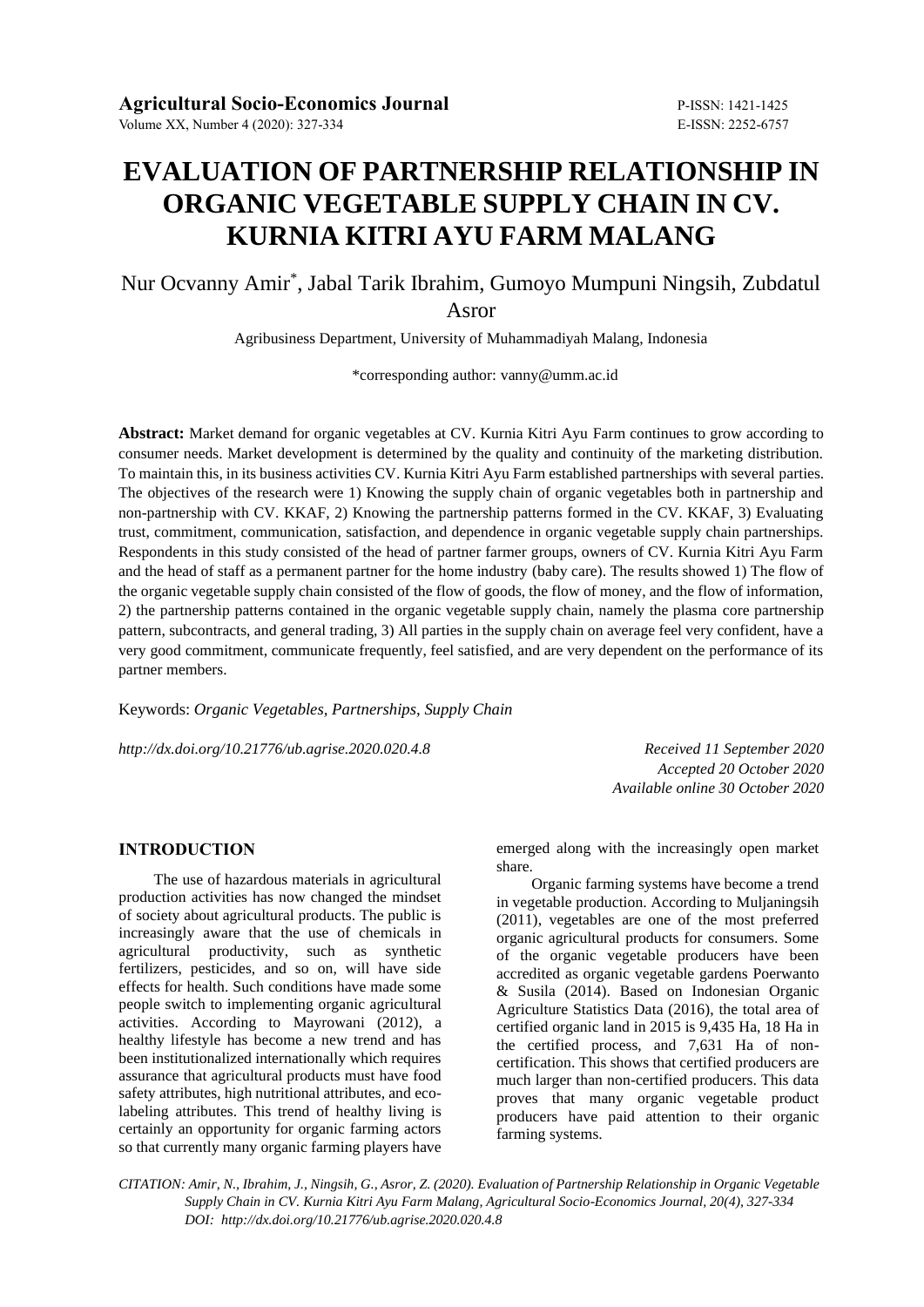CV. Kunia Kitri Ayu Farm (CV. KKAF) is one of the organic farming business actors in Malang City which has been established for a long time since 2006. This business has an organic certificate as an organic vegetable garden with REG certificate number LSPO - 003 - IDN with SNI 01 - 6729 - 2002. Until now the market demand for organic vegetables in the CV. KKAF continues to develop according to consumer needs. Market development is determined by the quality and continuity of the marketing distribution. To maintain this, in its business activities CV. KKAF has established partnerships with several parties.

This partnership is a form of the business strategy carried out by CV. KKAF. In cultivation activities, this company partners with several Women's Farmer Groups (KWT) which are members of Mutiara Farm. The partnership formed in cultivation activities is expected to be a forum for transferring cultivation management techniques, scheduling of planting activities, and quality control according to CV management. KKAF, so that the products produced by KWT according to CV. Meanwhile, in marketing activities, the company partners with a baby porridge company (Baby Care). Partnership in marketing aims to provide market certainty at a mutually agreed price.

This partnership has existed for several years, but in its implementation, there are still several problems, including in meeting consumer demand targets, companies are faced with a situation where the number of vegetable products with the number of requests is sometimes unbalanced, the continuity of delivery is sometimes not on time, and there is a miss communication between supply chain institutions. Therefore, it is important to research Partnership Evaluation in Organic Vegetable Supply Chains at CV. Kurnia Kitri Ayu Farm Malang with the hope of helping problems in maintaining a harmonious partnership relationship.

Research on partnerships in agribusiness has been done a lot, Larasati and Sursura (2020), examine the partnership pattern between Taman Ayu Agro-tourism and Luwak coffee farmers. The partnership pattern that is formed is subcontracting, things that are agreed upon in the form of price, volume, delivery time, and the rights and obligations between Taman Ayu Agriwisata and civet farmers. This study also analyzed the effectiveness of the cooperation contract and the difference in income between a partnership and non-partnership civet farmers. Erfit (2012), examines the analysis of equality in partnerships in horticultural agribusiness. The results showed that the relationship between farmers and collectors was relatively equal, while in contract farming with companies there was relatively no equality. Yulianjaya and Hidayat (2016), research on partnership patterns of chili farmers with skippers outside the village. The

partnership pattern that is formed is the agribusiness operational cooperation pattern. From several previous studies, many have examined the agribusiness partnership pattern, but there are still differences where in this study there is an evaluation analysis of trust, commitment, communication, satisfaction, and dependence on organic vegetable supply chain partnerships.

The objectives of this study were 1) Knowing the supply chain of organic vegetables both in partnership and non-partnership with CV. KKAF, 2) Knowing the partnership patterns formed in the CV. KKAF, 3) Evaluating trust, commitment, communication, satisfaction, and dependence in the organic vegetable supply chain partnership between the women farmer groups and CV. Kurnia Kitri Ayu Farm and between CV. Kurnia Kitri Ayu Farm with Baby Care partners.

#### **RESEARCH METHODS**

This research was conducted at CV. Kurnia Kitri Ayu Farm which is located on Jl. Rajawali No. 10 Sukun District, Malang Regency, East Java. The location of this research was chosen purposively, with the consideration of CV. Kurnia Kitri Ayu Farm is one of the businesses that cultivate vegetables with an organic farming system and forms partnerships with several parties. This research was conducted in January-March 2020.

The initial respondent in this study was the owner of CV. Kurnia Kitri Ayu Farm uses a positive sampling method with the consideration that the respondent is a key informant, while other respondents are obtained from the initial respondent's information. The sampling procedure was carried out by using the "snowball sampling" method following the flow of commodities from farmers to consumers to see the conditions of the supply chain of organic vegetables. Then to analyze the partnership relationship of the selected respondents, among others, the head of the partner farmer group, the owner of CV. Kurnia Kitri Ayu Farm and the head of staff as a permanent partner for the home industry (baby care).

Data collection methods in this study include interviews using a structured questionnaire, documentation, and literature studies.

Information and data were then analyzed descriptively qualitatively and quantitatively. The qualitative descriptive method is used to describe the information on the flow conditions of the organic vegetable supply chain and the partnership pattern, while the quantitative descriptive method is used to measure the long-term relationship of the partnership. Long-term relationships using five variables such as trust, commitment, communication, satisfaction, and dependence were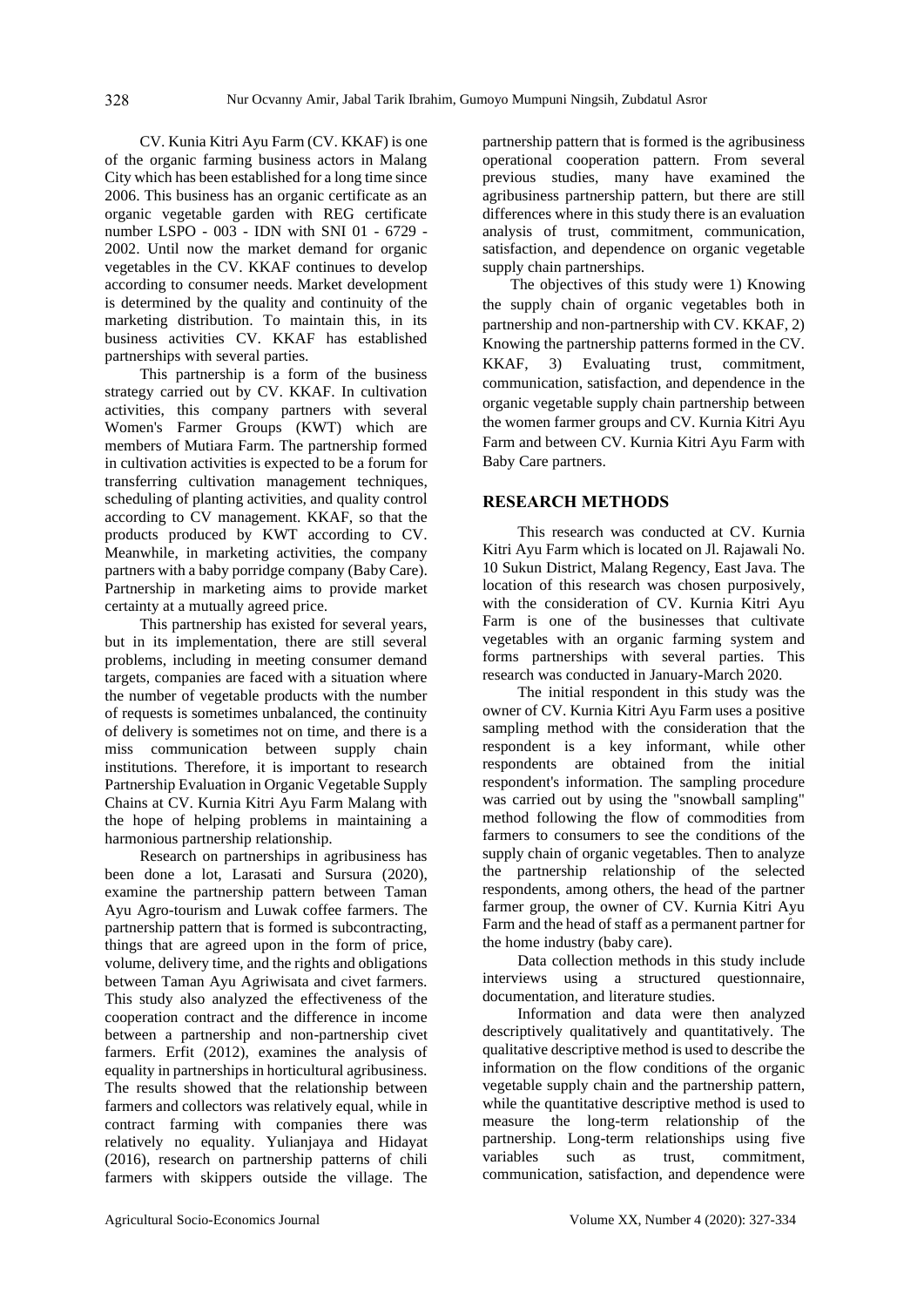analyzed using a Likert scale to determine the CV assessment. Kurnia Kitri Ayu Farm towards suppliers and vice versa. The following analysis is used:

1. Likert Scale

The measurement of trust, commitment, communication, satisfaction, and dependency variables as long-term relationships is measured using a Likert scale. The analysis was carried out based on the percentage of the scale results where each item was given the same number and type of answers but different answer weights. The Likert scale used in this study is:

- a. Strongly Agree (SS) is given a score of 5
- b. Agree (ST) is given a score of 4
- c. Doubt (RG) was given a score of 3
- d. Disagree (TS) is given a score of 2
- e. Strongly Disagree (STS) score 1

The steps taken in using the Likert scale are:

a. Determine the number of classes

The classes defined in this study are 5. The first category starts from number 1 where the assessment

of trust, commitment, satisfaction, communication, and dependence is the worst up to number 5 where the assessment of trust, commitment, satisfaction, communication, and dependence is the best.

b. Specifies a range

The range is the difference between the highest observed value and the lowest observed value. The range determination formula is as follows:

$$
\mathbf{R} = \mathbf{X}t - \mathbf{X}\mathbf{r}
$$

Information:

 $R$  = Range

 $Xt =$ The highest observed value

 $Xr =$ The lowest observed value The determination of the class interval is

formulated as follows:

# $I = R/K$

Information:

 $I = Class deviation$ 

 $R$  = Range

 $K =$ The highest observed value

#### Table 1. Measurement Results of Each Variable Based on a Likert Scale

| <b>Variable</b> | Range $(K)$       | <b>Class deviation (I)</b> | <b>Scale</b>                    |                                     |
|-----------------|-------------------|----------------------------|---------------------------------|-------------------------------------|
| Trust           | $R = Xt - Xr$     | $I = R/K$                  | Strongly believe                | $: 21,04 - 25,00$                   |
|                 | $= (5x5) - (5x1)$ | $= 20/5$                   | Believe                         | $: 17,03 - 21,03$                   |
|                 | $=20$             | $=4$                       | Neutral                         | $: 13,02 - 17,02$                   |
|                 |                   |                            | Disbelieve                      | $: 9,01 - 13,01$                    |
|                 |                   |                            | Strongly disbelieve             | $: 5,00 - 9,00$                     |
| Commitment      | $R = Xt - Xr$     | $I = R/K$                  | Very good                       | $: 16,84 - 20,00$                   |
|                 | $= (4x5) - (4x1)$ | $= 16/5$                   | Good                            | $: 13,63 - 16,83$                   |
|                 | $=16$             | $= 3,2$                    | Neutral                         | $: 10,42 - 13,62$                   |
|                 |                   |                            | Poor                            | $: 7,21 - 10,41$                    |
|                 |                   |                            | Very poor                       | $: 4,00 - 7,20$                     |
| Communication   | $R = Xt - Xr$     | $I = R/K$                  | Very often                      | $: 16,84 - 20,00$                   |
|                 | $= (4x5) - (4x1)$ | $= 16/5$                   | Often                           | $: 13,63 - 16,83$                   |
|                 | $= 16$            | $= 3,2$                    | Neutral                         | $: 10,42 - 13,62$                   |
|                 |                   |                            | Seldom                          | $: 7,21 - 10,41$                    |
|                 |                   |                            | Very seldom                     | $: 4,00 - 7,20$                     |
| Satisfaction    | $R = Xt - Xr$     | $I = R/K$                  | Very satisfied                  | $: 21,04 - 25,00$                   |
|                 | $= (5x5) - (5x1)$ | $= 20/5$                   | Satisfied                       | $: 17,03 - 21,03$                   |
|                 | $=20$             | $=4$                       | Neutral                         | $: 13,02 - 17,02$                   |
|                 |                   |                            | Unsatisfied<br>Very unsatisfied | $: 9,01 - 13,01$<br>$: 5,00 - 9,00$ |
| Dependence      | $R = Xt - Xr$     | $I = R/K$                  | Strongly depend                 | $: 16,84 - 20,00$                   |
|                 | $= (4x5) - (4x1)$ | $= 16/5$                   | Depend                          | $: 13,63 - 16,83$                   |
|                 | $=16$             | $= 3,2$                    | Neutral                         | $: 10,42 - 13,62$                   |
|                 |                   |                            | Not depend                      | $: 7,21 - 10,41$                    |
|                 |                   |                            | Strongly not depend             | $: 4,00 - 7,20$                     |

Agricultural Socio-Economics Journal Volume XX, Number 3 (2020): 327-334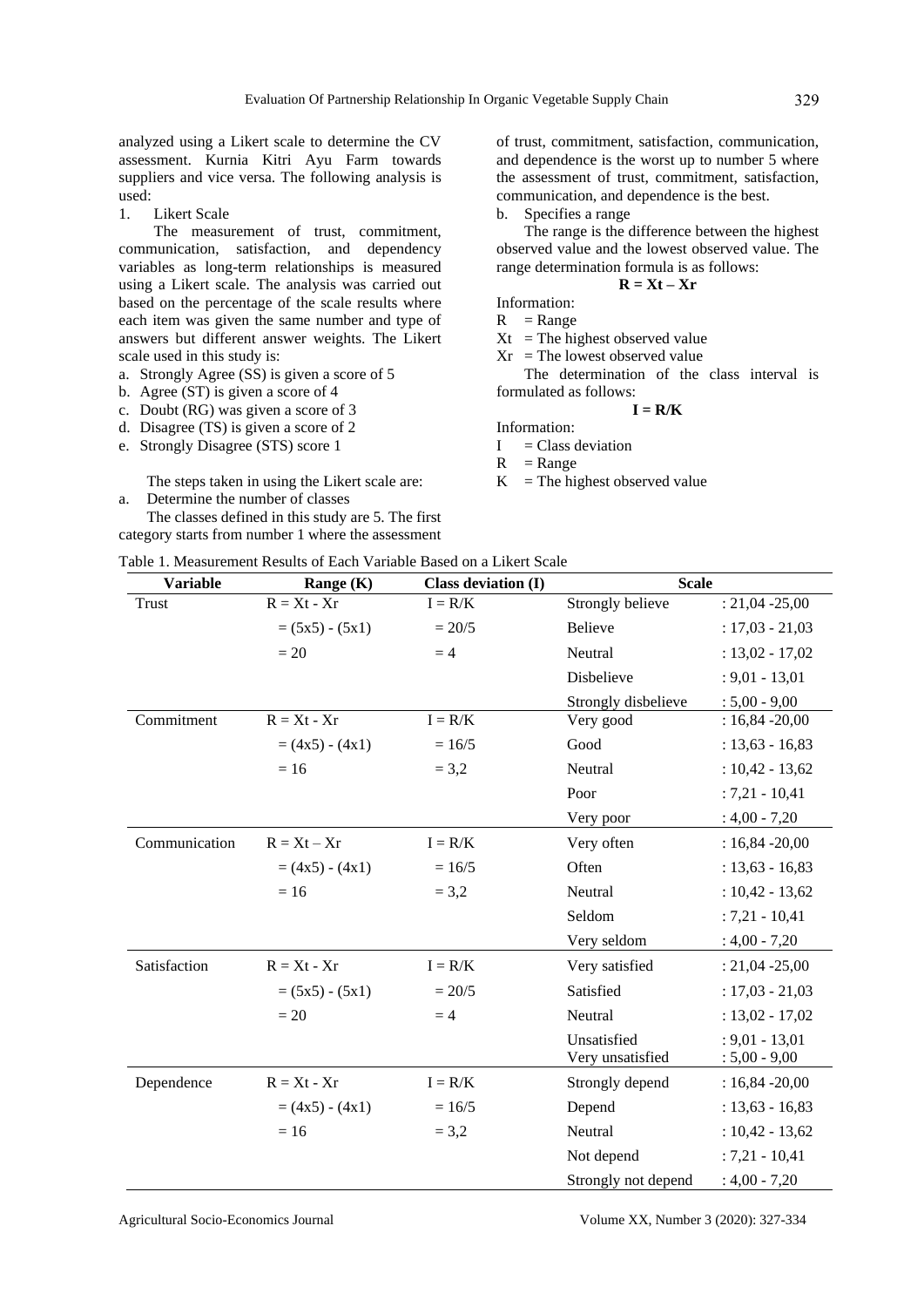### 2. Descriptive Analysis of Percentage

Percentage descriptive analysis was used to describe the data in this study according to categories consisting of, trust, commitment, communication, satisfaction, and dependence. The steps taken in using percentage descriptive analysis techniques are (Nugroho, 2005):

- a. Create a questionnaire answer distribution table
- b. Determine the score of the respondent's answer with the provisions of the predetermined score.

# **RESULTS AND DISCUSSION**

**The flow of Organic Vegetable Supply Chain at CV. Kurnia Kitri Ayu Farm**

- c. Add up the answer scores obtained from each respondent.
- d. Enter these scores into the formula

$$
DP = \frac{N}{N} \times 100\%
$$

Information:

DP: Descriptive Percentage (%) n: The number of values obtained

- N: The number of ideal scores
- **Baby Care** Kurnia Kitri Ayu **KWT Mutiara Farm** Konsumen Farm Distributor Petani Mitra

Information:

| $\sim$                                                                                                                                                                                                                                                                                                                                                                                       | <b>Product Flow</b>         |
|----------------------------------------------------------------------------------------------------------------------------------------------------------------------------------------------------------------------------------------------------------------------------------------------------------------------------------------------------------------------------------------------|-----------------------------|
| $\frac{1}{2} \left( \frac{1}{2} \left( \frac{1}{2} \left( \frac{1}{2} \left( \frac{1}{2} \left( \frac{1}{2} \left( \frac{1}{2} \left( \frac{1}{2} \right) \right) - \frac{1}{2} \right) \right) \right) - \frac{1}{2} \right) \left( \frac{1}{2} \left( \frac{1}{2} \left( \frac{1}{2} \left( \frac{1}{2} \left( \frac{1}{2} \right) - \frac{1}{2} \right) \right) \right) \right) \right)$  | <b>Information Flow</b>     |
| $\frac{1}{2} \frac{1}{2} \frac{1}{2} \frac{1}{2} \frac{1}{2} \frac{1}{2} \frac{1}{2} \frac{1}{2} \frac{1}{2} \frac{1}{2} \frac{1}{2} \frac{1}{2} \frac{1}{2} \frac{1}{2} \frac{1}{2} \frac{1}{2} \frac{1}{2} \frac{1}{2} \frac{1}{2} \frac{1}{2} \frac{1}{2} \frac{1}{2} \frac{1}{2} \frac{1}{2} \frac{1}{2} \frac{1}{2} \frac{1}{2} \frac{1}{2} \frac{1}{2} \frac{1}{2} \frac{1}{2} \frac{$ | Money Flow                  |
| $\overline{\phantom{0}}$                                                                                                                                                                                                                                                                                                                                                                     | Partnership                 |
| $\leftarrow$ - - - $\rightarrow$                                                                                                                                                                                                                                                                                                                                                             | A Non-Permanent Partnership |

#### **Figure 1. Organic Vegetable Supply Chain Structure**

Based on Figure 1, it can be seen that there is a product flow, information flow, and money flow in the organic vegetable supply chain. Here's an explanation of each:

1. Product flow

The flow of organic vegetables starts with partner farmers as producers and initial suppliers of vegetables who are members of the Mutiara Farm Women Farmers Group (KWT). KWT Mutiara Farm covers 3 KWT, all of which are KWT members who are organic vegetable producers with a total of 30 farmers. The yields of all these farmers are then deposited into KWT Mutiara Farm. Then Mutiara Farm sent some of its vegetables to CV. Kurnia Kitri Ayu Farm. Kurnia Kitri Ayu Farm is an actor or member of the supply chain structure

whose role is quite important. The main activity carried out by Kurnia Kitri Ayu Farm is distributing and marketing organic vegetables obtained from suppliers. The activities before the marketing process are first to do sorting and grading because the vegetables obtained from KWT have not yet undergone the sorting and grading stages. Sorting activity is an activity of separating and selecting vegetables that are not suitable for sale. Vegetables are selected and categorized based on the suitability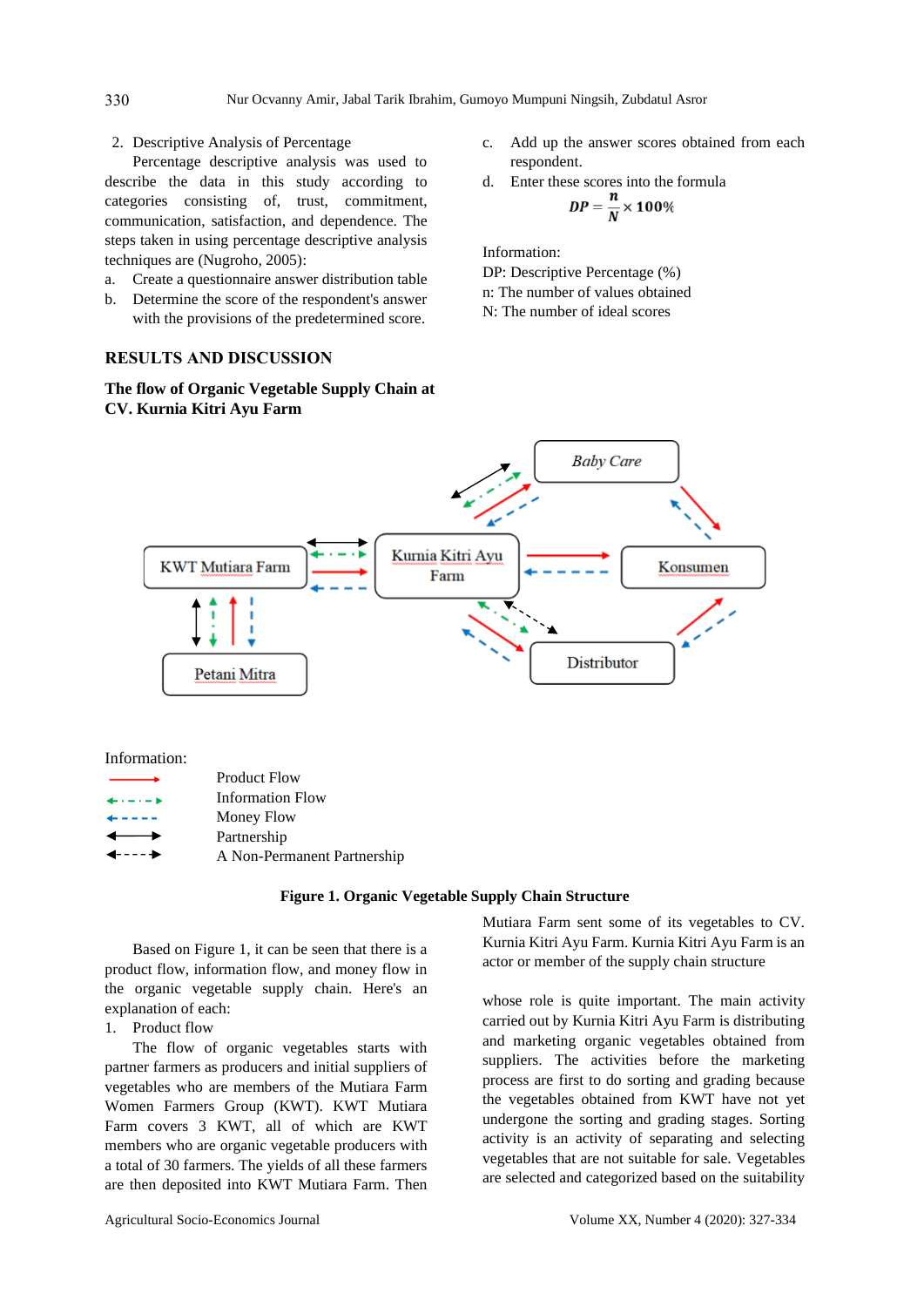of quality and quality. Organic vegetables that are in the proper category will enter the washing and packaging stage and then distributed to baby care company partners and supermarket distributors, partners. The amount of vegetables sent is by Kurnia Kitri Ayu Farm's ability to provide or market. The partner company takes the vegetables themselves by using a boxcar, while the vegetables sent by the expedition are for supermarket distributor partners who do not collect the vegetables directly on the spot. Apart from distributing the vegetables to partner baby care companies and supermarket distributors, CV. KKAF also sells directly to consumers without forming a partnership.

#### 2. Information flow

The flow of information that occurs in the organic vegetable supply chain has shown that the flow of information between partner institutions is 2-way, while there is no communication with the end consumer because these consumers are diverse, who usually come directly to buy the products they need. The communication that is formed between partner institutions includes information on market prices, the amount of vegetable supply available, to the status of product collection and delivery.

3. Money flow

The direction of this money flow is reversed with the direction of product flow. The flow of money occurs when a transaction occurs between the seller and the buyer, where the buyer processes the payment for organic vegetables purchased from the supplier or seller. This payment process is carried out in cash (cash) or transfer. Transaction activities in supply chain partnerships are carried out when vegetable products are collected or purchased according to an agreed schedule. Whereas in nonpartnership supply chains there is no payment schedule, so payment is made directly when buying products with the same system, namely in cash.

## **Partnership Pattern in Organic Vegetable Supply Chain**

1. The partnership between Farmers and Mutiara Farm and CV. Kurnia Kitri Ayu Farm

The partner farmers in this study are members of KWT Melati Wangi, KWT Anggrek, and KWT Melati which are shaded by KWT Mutiara Farm. The core manager of KWT Mutiara Farm is also part of partner farmers. The formation of KWT Mutiara Farm is based on making it easier to uniform the activities of each KWT. Furthermore, KWT Mutiara Farm is also covered by CV. Kurnia Kitri Ayu Farm, thus forming a partnership pattern, namely the plasma core pattern. Where, the core of this partnership, namely CV. KKAF and those who became plasma were KWT Mutiara Farm which housed 3 other KWT.

As a core company, CV. KKAF provides knowledge transfer, cultivation techniques, cultivation management techniques, and provides direction on the quality and quantity of vegetables as requested by CV. KKAF to KWT Mutiara Farm which is then transferred back by KWT Mutiara Farm to member partner farmers. Farmers are given directions, assignments, and a schedule for each of the crops that must be cultivated on their land according to the farmer's ability. This direction is given directly by the KWT administrator who shelters the farmers. Farmers' activities range from land management, seeding, and nursery, fertilization, planting, maintenance, harvesting to post-harvest processing. Leafy vegetables are harvested when the harvest age ranges from 20-25 days. The demand for organic vegetables is routine every week, so after harvest, the farmers are required to replant immediately. It is endeavored to replant with the same type of vegetable, this is feared to damage soil fertility. The harvest from this plasma company must then be distributed to CV. KKAF according to the request of CV. The production of organic vegetables that CV has requested is of various kinds, starting from fruit, leaf, and flower vegetables produced by KWT partners who are members of the Mutiara Farm group.

The selling price of vegetables follows the policy between KWT Mutiara Farm and CV. KKAF. KWT Mutiara Farm is responsible for the marketing of vegetable farmers for its member partners. The price given to the farmer is the same as that paid by CV. KKAF to KWT Mutiara Farm. There is no difference in price because the KWT is only used as a container for the partner farmers' vegetables, where a portion of the sales profit goes into the KWT operating cash.

2. The partnership between CV. Kurnia Kitri Ayu Farm with a Baby Care Company

The baby porridge company (Baby Care) in the supply chain is a partner who buys organic vegetables directly from CV. KKAF. Baby Care is a home industry that produces organic baby porridge which all the main ingredients of vegetables are supplied from CV. KKAF. The partnership pattern formed in both of them is a sub-contract partnership, where there is an agreement that has been agreed upon between the two parties. The purchase of organic vegetables is adjusted to the amount discussed in the agreement and payment is made in cash (cash) which is paid every meeting of the two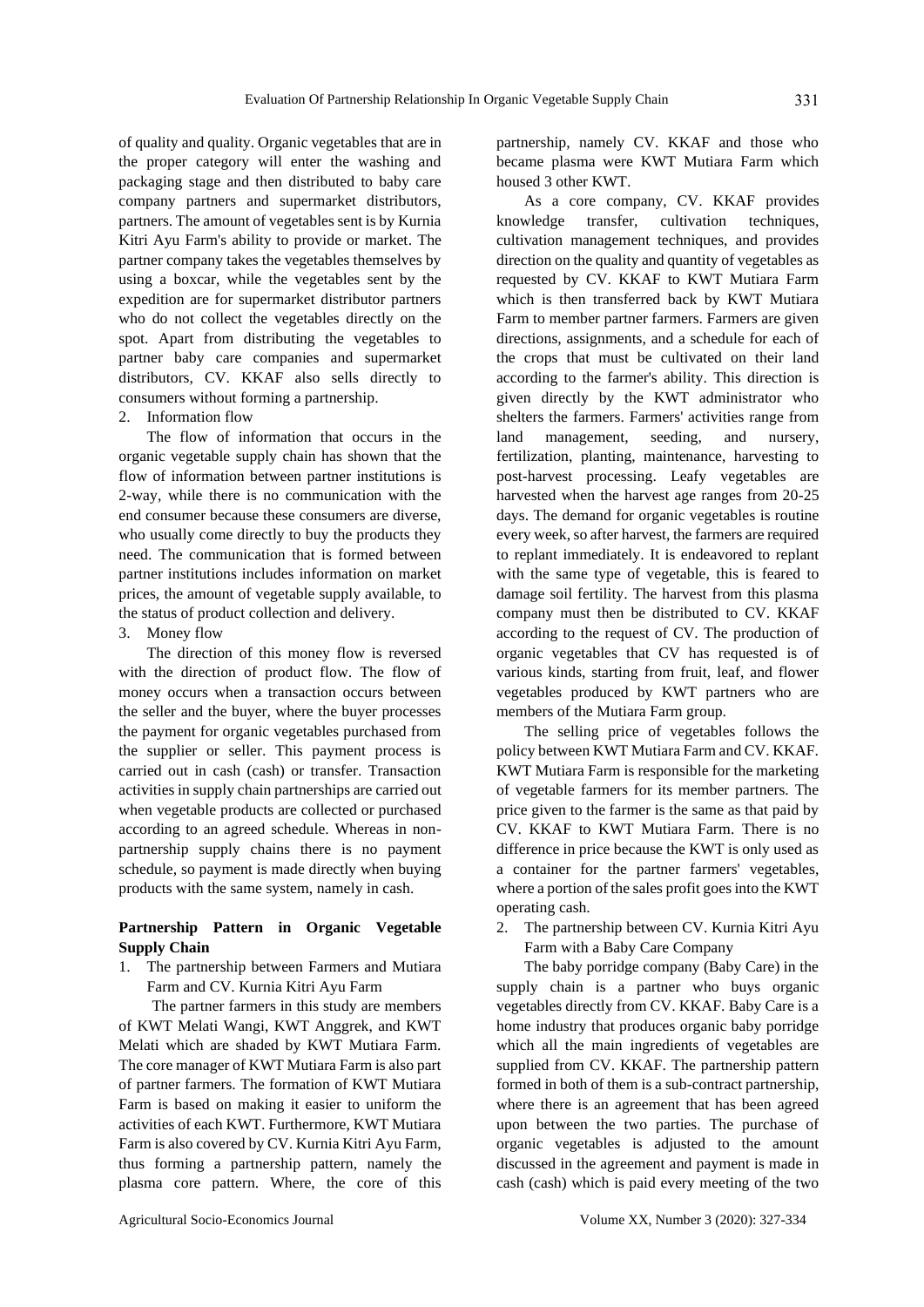parties, namely every month. Baby Care does not sell its organic vegetables to other parties because vegetables will be used as the main raw material for the production of baby porridge. The delivery of organic vegetables to its branch outlets is handled by the company itself and CV KKAF is not involved. The role of a CV here is only as a supplier or distributor.

3. The partnership between CV. Kurnia Kitri Ayu Farm with a supermarket distributor

Distributors in the organic vegetable supply chain are parties with non-permanent partners, so the partnership pattern that is formed is a general trade partnership pattern. Supplies sent to distributors are not routine, such as deliveries to Baby Care. Distributors who work with CV. KKAF is the distributor for Surabaya and Kalimantan which will later market organic vegetables to supermarkets. Vegetable deliveries are scheduled for out-of-town distributors on Thursday, but within a month there are sometimes only two deliveries. The price given by Kurnia Kitri Ayu Farm to the distributor is Rp. 14,000 / kg, the distributor will later sell to supermarkets for 22,500.- / kg or Rp. 4,500, - / pcs (200grm).

# **Evaluation Analysis of Trust, Commitment, Communication, Satisfaction, and Dependence in Organic Vegetable Supply Chain Partnership Relationships**

1. Trust Analysis

Trust is an attitude or pleasure in carrying out cooperation between two parties. A business will run well if its partner members trust each other, with this trust a commitment will be formed. According to Charu and Sameer (2000) supply chain performance is determined by the level of company trust in its suppliers and organizational flexibility. The results of the assessment of the trust variable obtained (a) The value of trust in the supplier's KWT to CV. Kurnia Kitri Ayu Farm has an average value of 80% which is included in the category of supplier of trust, (b) Trust value of CV. Kurnia Kitri Ayu Farm on KWT suppliers has an average value of 96% with the CV category. Kurnia Kitri Ayu Farm feels very confident, (c) The trust value of CV. Kurnia Kitri Ayu Farm for the baby porridge company (Baby Care) has a value of 100% in the CV category. Kurnia Kitri Ayu Farm feels very confident, (d) The trust value of the baby porridge company (Baby Care) in the CV. 92% of Kurnia Kitri Ayu Farm is in the very trusting category.

#### 2. Commitment Analysis

According to Amir *et al* (2014), commitment is an agreement between the two parties in a partnership relationship regarding the rules for carrying out cooperation. Commitment is also a desire to extend the cooperation relationship or maintain it, therefore commitment is important in establishing a cooperative relationship in the supply chain. Commitment comes from mutual trust. According to Stefani and Sunardi (2014), commitment and trust are the main factors that support company collaboration with suppliers. The results of the assessment of the commitment variable are obtained (a) The value of the supplier's KWT commitment to CV. Kurnia Kitri Ayu Farm has an average value of 71.67% including in the good category, (b) commitment value of CV. Kurnia Kitri Ayu Farm towards KWT suppliers has an average value of 91.67% which is included in the very good category, (c) The commitment value of CV. Kurnia Kitri Ayu Farm to 100% baby care company is included in the very good category, (d) The commitment value of the baby porridge company (Baby Care) to CV. 90% of Kurnia Kitri Ayu Farm is in the very good category.

#### 3. Communication Analysis

Communication can be said to be an important element in building a partnership. A relationship can run properly if always communicating regularly or continuously and communicating well. Fitri, Rahardjo, *et al* (2010) that communication has a higher effect on improving supply chain performance compared to commitment. Delivery of certain information can occur by communicating. The results of the communication variable analysis obtained (a) Assessment of supplier KWT communication to CV. Kurnia Kitri Ayu Farm has an average value of 80%, including in the category of frequent communication, (b) Communication value of CV. Kurnia Kitri Ayu Farm towards KWT suppliers has an average value of 88.33% including in the very frequent category, (c) Communication value CV. Kurnia Kitri Ayu Farm to 100% of the baby porridge company (Baby Care) is included in the very frequent category, (d) The communication value of the baby porridge company (Baby Care) to CV. 80% of Kurnia Kitri Ayu Farm is in the frequent category.

#### 4. Satisfaction Analysis

Satisfaction is an attitude or emotion that arises as a result of something fun that can motivate someone to get output or work results in good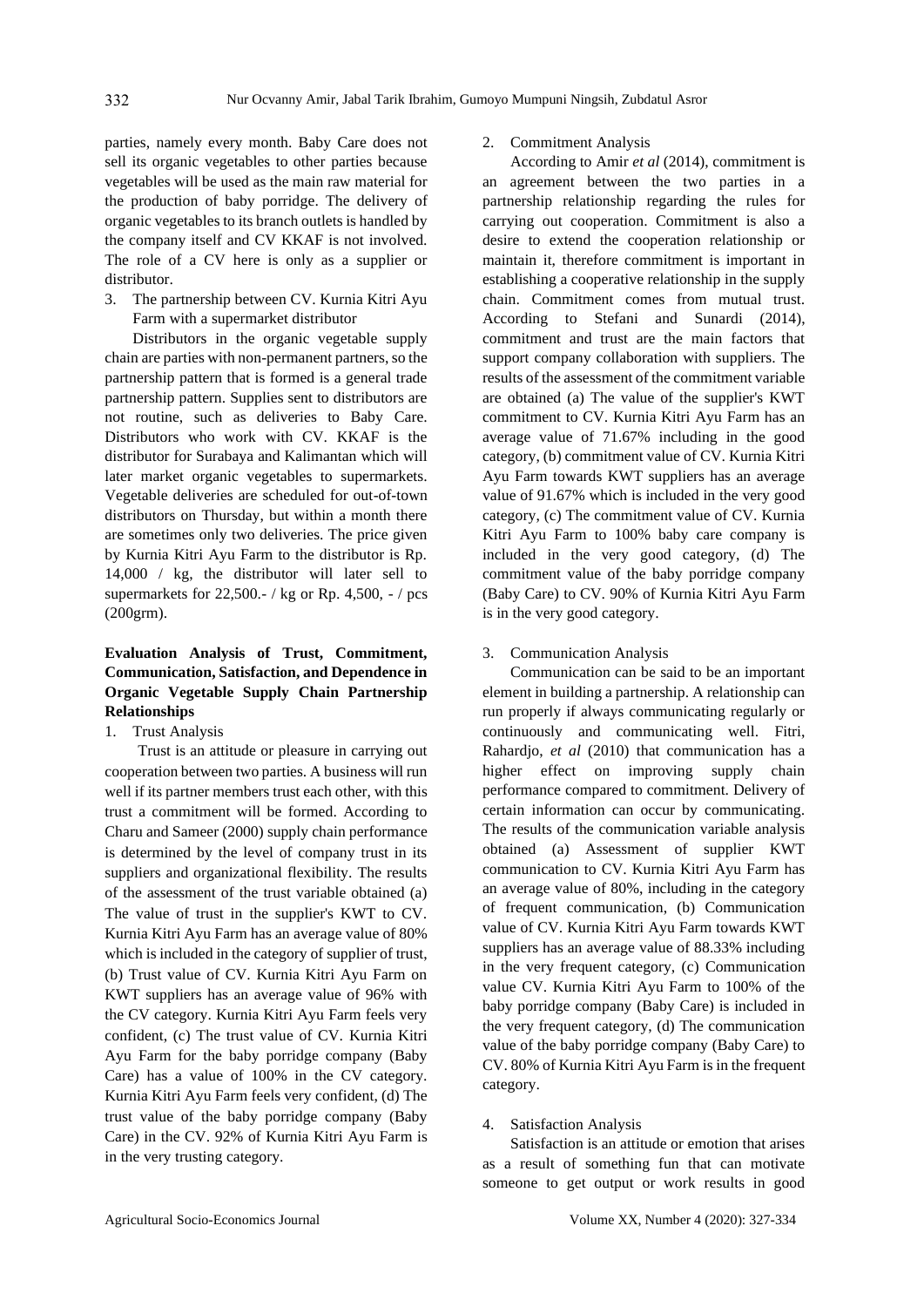333

quality and quantity according to the responsibilities they carry. Wibowo (2015) argues that satisfaction is a predictor of performance because satisfaction has a moderate correlation with performance, the level of satisfaction will affect performance. The results of the satisfaction score analysis show that (a) Evaluation of supplier KWT satisfaction with CV. Kurnia Kitri Ayu Farm has an average score of 68%, including in the quite satisfied category, (b) The satisfaction score of CV. Kurnia Kitri Ayu Farm on KWT suppliers has an average value of 90.67%, including in the very satisfied category, (c) Satisfaction value CV. Kurnia Kitri Ayu Farm for 100% of the baby porridge company (Baby Care) is included in the very satisfied category, (d) The satisfaction value of the baby porridge company (Baby Care) to CV. 92% of Kurnia Kitri Ayu Farm is in the very satisfied category.

5. Dependency Analysis

Cooperation that is carried out based on trust and mutual communication will create commitment between the two parties. After all, aspects are fulfilled in a partnership, a sense of satisfaction and dependence will arise. According to Ferrer *et al*  (2010), dependence is a prediction regarding the creation of a contractual relationship and cooperation between organizations. The results of the dependency value analysis show that (a) The assessment of the dependence of KWT suppliers on the CV. Kurnia Kitri Ayu Farm has an average value of 68.33% which is included in the fairly dependent category, (b) The value of CV dependency. Kurnia Kitri Ayu Farm on KWT suppliers has an average value of 95%, including in the highly dependent category, (c) The value of CV dependence. Kurnia Kitri Ayu Farm for 100% of the baby care company is included in the highly dependent category, (d) The value of the dependence of the Baby Care Company on the CV. 90% of Kurnia Kitri Ayu Farm is in the highly dependent category

# **CONCLUSION**

This research concludes that the flow of organic vegetable products moves from partner farmers to KWT and flows to Kurnia Kitri Ayu Farm, then flows to Baby Care and distributors. The direction of the financial flow is inversely related to the flow of the product. The flow of moving information from company partners that flows to CV. Kurnia Kitri Ayu then moved to suppliers and vice versa. The partnership patterns formed in this study are the plasma core pattern (between CV. KKAF and KWT Mutiara Farm), sub-contract patterns (between CV. KKAF and Baby Care Companies), and general trading patterns (between CV. KKAF and distributors). Assessment of the organic vegetable supply chain partnership relationship (a) The relationship of supplier KWT to the performance of CV. Kurnia Kitri Ayu Farm resulted that the average KWT felt confident (80%), committed well (71.67%), communicated frequently (80%), and was quite satisfied (68%), and felt dependent (68, 33%) on the performance of CV. Kurnia Kitri Ayu Farm, (b) Assessment of CV. Kurnia Kitri Ayu Farm on the performance of KWT shows that the average result of CV Kurnia Kitri feels very confident (96%), very good commitment (91.67%), very frequent communication (88.33%), feels very satisfied ( 90.67%), and highly dependent (95%) on the supplier's KWT performance, (c) Assessment of CV. Kurnia Kitri Ayu Farm regarding its relationship with Baby Care obtained the results of CV. Kurnia Kitri feels very confident (100%), makes commitments very well (95%), communicates very often (100%), feels very satisfied (100%), and highly dependent (100%) on the performance of Baby Care, and ( d) Baby Care assessment regarding its relationship with CV. Kurnia Kitri Ayu Farm shows that Baby Care feels very confident (92%), has a very good commitment (90%), communicates frequently (80%), feels very satisfied (92%), and is very dependent (90%) on performance CV. Kurnia Kitri Ayu Farm

# **REFERENCES**

- Amir, N. O., Syafrial, & Koestiono, D. (2014). Analisis Manajemen Rantai Pasokan (Supply Chain Management) Komoditas Pisang Mas Kirana (Kasus Pada Asosiasi Petani Pisang Mas Sridonoretno, Kec. Dampit, Kab. Malang). *Habitat*, *XXV*(1).
- Based on Indonesian Organic Agriculture Statistics Data. (2016). *Indonesia Organic Alliance*. Retrieved from https://goo.gl/Vigb5K
- Charu, C., & Sameer, K. (2000). Supply chain management in theory and practice:a passing fad or a fundamental change? *Industrial Management & Data Systems*, *100*(3), 100– 114.

https://doi.org/10.1108/02635570010286168

- Erfit. (2012). Analisis Kesetaraan dalam Kemitraan pada Agribisnis Hortikultura. *Jurnal Embrio*, *2*(5), 132–143.
- Ferrer, M., Santa, R., Hyland, P. W., & Bretherthon, P. (2010). Relational factor that explain supply chain relationships. *Asia Pacific*